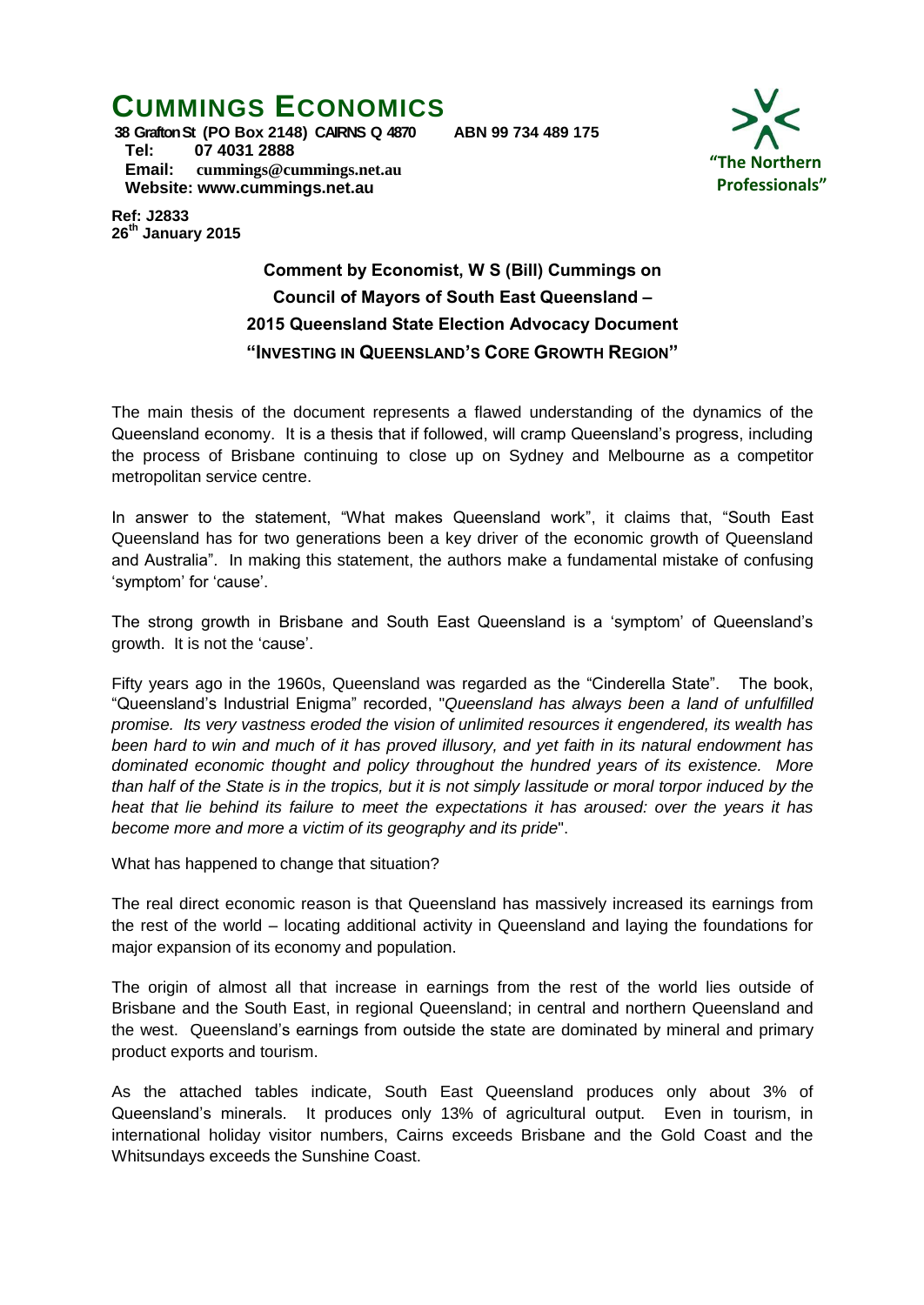Even though much of the exports through Brisbane are from outside the South East corner, the value of exports through Brisbane's seaport and airports represent only about 20% of the state's total in value.

Brisbane and the South East is fortunate that when Queensland's central and northern regions, with their expanding export and interstate derived earnings, look to source metropolitan level goods and services, they mainly source them from the nearest supplier, Brisbane and SEQ, rather than more distant Sydney and Melbourne and/or direct from overseas.

The benefits that this has given Brisbane and SEQ is illustrated by the growth of population in Queensland outside of the South East of 30 per cent over the period 1991 to 2011 compared with the growth of New South Wales population outside of Sydney, Newcastle and Wollongong of 16 per cent and Victoria outside of the Melbourne Geelong area of 11 per cent.

However what needs to be recognised in this whole debate, are some even more fundamental factors that have been reversing Queensland's previous historical lag in growth.

Historically, tropical and also sub-tropical Queensland represented a much greater challenge to an Australian society with its technology and population derived from temperate zone northwestern Europe.

Strongest early growth of the Australian economy was across the southern states. Sub-tropical Queensland lagged. Tropical Queensland, especially in the Far North regions, posed even greater challenges.

As suitable environment related technology in the primary industries and aspects affecting everyday living, has developed, the situation has changed. Sub-tropical southern Queensland in more recent years has been part of the global 'sunbelt' phenomenon.

The impacts of the improvement in technology suited to the area are now clearly in evidence across tropical Australia and more broadly in tropical areas in general. From small beginnings, the northern cities like Cairns, Townsville, Mackay and Darwin are surging ahead. As an example, Cairns city's population in 1947 was recorded at 16,644. Today it is ten times that at over 160,000. The Cairns region is approaching two-thirds the population of the State of Tasmania. Along the way, in population, Cairns has passed six cities located in southern Australia. Its airport stands next to the metropolitan cities and Gold Coast with over four million passenger movements – ten times those of the early 1980s.

On the growth trajectory of the past 20 years, by 2050, Cairns, Townsville and Darwin can all be expected to have residential populations in the 350,000 – 400,000 range.

All this is very good news for Brisbane and South East Queensland.

But coming out of a relatively underdeveloped past, the northern regions are still in a catch up phase in many government services and infrastructure. It is a sound investment policy for Queensland to invest in a growing North and Far North of the State.